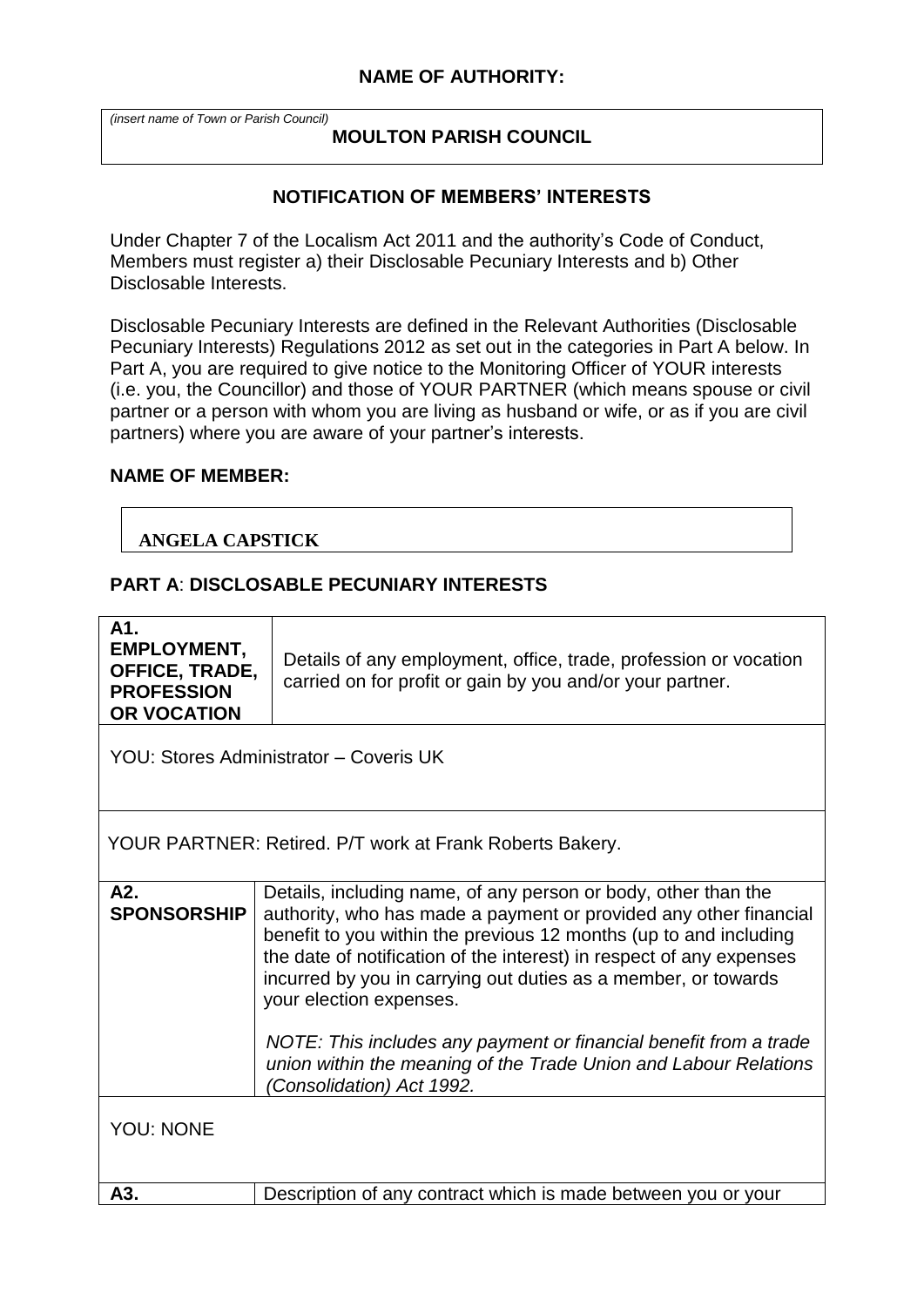| <b>CONTRACTS</b>                     | partner (or a body in which you or they have a beneficial interest)                                                                                                                |  |
|--------------------------------------|------------------------------------------------------------------------------------------------------------------------------------------------------------------------------------|--|
|                                      | and the authority<br>(a) under which goods or services are to be provided or works                                                                                                 |  |
|                                      | are to be executed; and                                                                                                                                                            |  |
|                                      | (b) which has not been fully discharged                                                                                                                                            |  |
| <b>YOU: NONE</b>                     |                                                                                                                                                                                    |  |
|                                      |                                                                                                                                                                                    |  |
| <b>YOUR PARTNER: NONE</b>            |                                                                                                                                                                                    |  |
| A4.                                  | Address or other description of any land in the authority's area in                                                                                                                |  |
| <b>LAND</b>                          | which you or your partner has a beneficial interest.                                                                                                                               |  |
|                                      | Note: For this purpose "land" excludes an easement, servitude,                                                                                                                     |  |
|                                      | interest or right in or over land which does not carry with it a right                                                                                                             |  |
|                                      | for you or your partner (alone or jointly with another) to occupy the                                                                                                              |  |
|                                      | land or to receive income. You only need register land in the<br>authority's area. This includes your home if you own it or rent it.                                               |  |
|                                      |                                                                                                                                                                                    |  |
|                                      | YOU: 10 BARNSIDE WAY, MOULTON, CW9 8PT                                                                                                                                             |  |
| <b>YOUR PARTNER: NONE</b>            |                                                                                                                                                                                    |  |
|                                      |                                                                                                                                                                                    |  |
| A5.<br><b>LICENCES</b>               | Address or other description of any land in the authority's area for<br>which you or your partner has a licence (alone or jointly with<br>others) to occupy for a month or longer. |  |
|                                      |                                                                                                                                                                                    |  |
| <b>YOU: NONE</b>                     |                                                                                                                                                                                    |  |
|                                      |                                                                                                                                                                                    |  |
| <b>YOUR PARTNER: NONE</b>            |                                                                                                                                                                                    |  |
| A6.                                  | Address or other description of any tenancy where (to your                                                                                                                         |  |
| <b>CORPORATE</b><br><b>TENANCIES</b> | knowledge) -<br>(a) the landlord is the authority; and                                                                                                                             |  |
|                                      | (b) the tenant is a body in which you or your partner has a                                                                                                                        |  |
|                                      | beneficial interest                                                                                                                                                                |  |
| <b>YOU: NONE</b>                     |                                                                                                                                                                                    |  |
| <b>YOUR PARTNER: NONE</b>            |                                                                                                                                                                                    |  |
|                                      |                                                                                                                                                                                    |  |
|                                      |                                                                                                                                                                                    |  |
| A7.                                  | Details, including name, of any body in which you or your partner                                                                                                                  |  |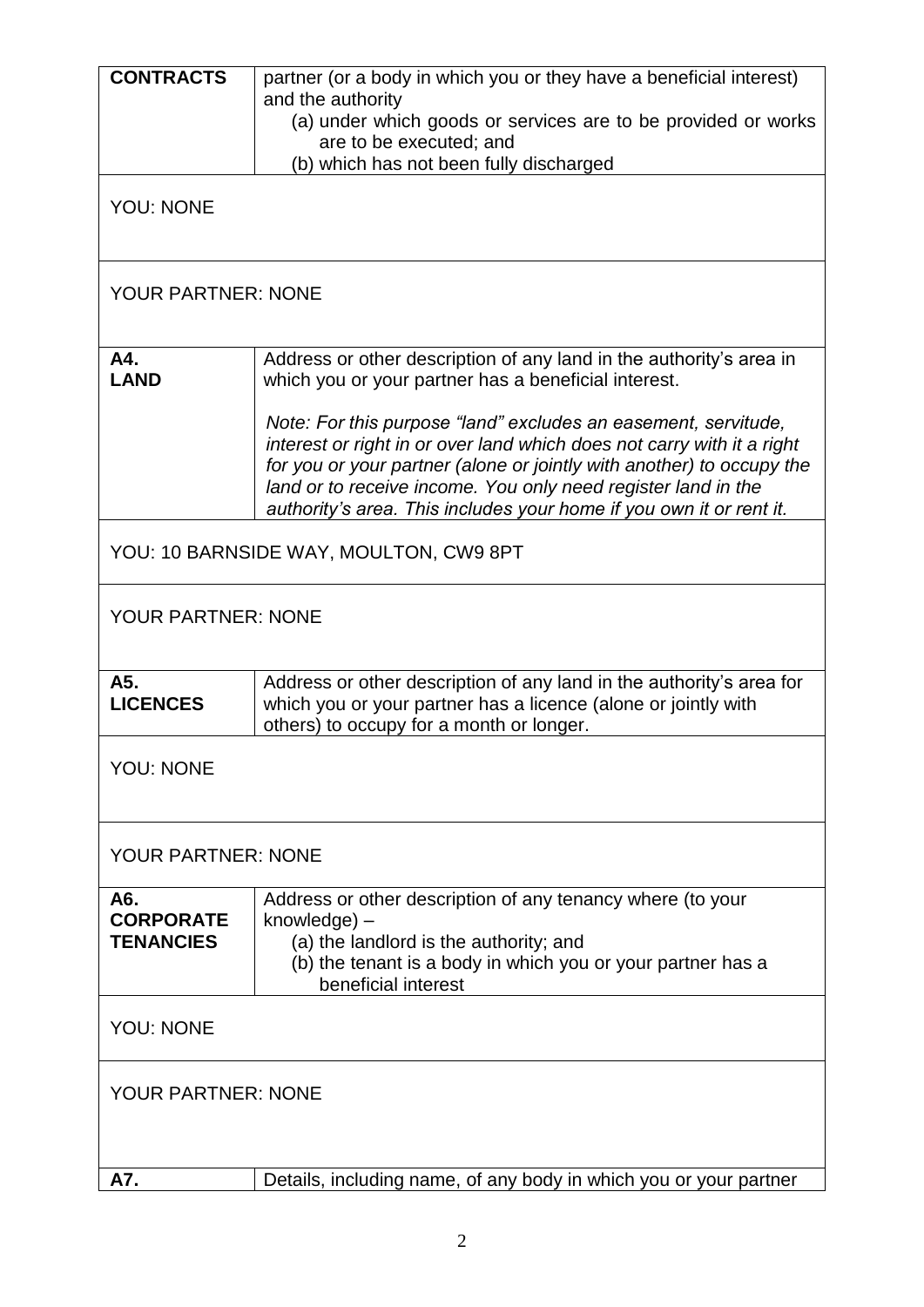| <b>SECURITIES</b>         | hold any beneficial interest in securities where -<br>(a) that body (to your knowledge) has a place of business or land<br>in the authority's area and<br>(b) either $-$                                                                                                                                                                                                  |
|---------------------------|---------------------------------------------------------------------------------------------------------------------------------------------------------------------------------------------------------------------------------------------------------------------------------------------------------------------------------------------------------------------------|
|                           | the total nominal value of the securities exceeds £25,000 or<br>Ĺ.<br>one hundredth of the total issued share capital of that body;<br>or                                                                                                                                                                                                                                 |
|                           | If the share capital of that body is of more than one class,<br>ii.<br>the total nominal value of the shares of any one class in<br>which you or your partner has a beneficial interest exceeds<br>one hundredth of the total issued share capital of that class.                                                                                                         |
|                           | NOTE: For this purpose, "securities" means shares, debentures,<br>debenture stock, loan stock, bonds, units of a collective<br>investment scheme within the meaning of the Financial Services<br>and Markets Act 2000 and other securities of any description,<br>other than money deposited with a building society.<br>Nominal value means face value not market value. |
| <b>YOU: NONE</b>          |                                                                                                                                                                                                                                                                                                                                                                           |
| <b>YOUR PARTNER: NONE</b> |                                                                                                                                                                                                                                                                                                                                                                           |

# **PART B: OTHER DISCLOSABLE INTERESTS**

## **MEMBERSHIP OF BODIES**

**Please indicate YOUR membership of or position of general control or management in the following:-**

# **B1. Any body to which you have been appointed or nominated by the authority**

*i.e. has the Council asked you to represent it on the organisation?*

| Name of Body | Member only or position of control or<br>management |
|--------------|-----------------------------------------------------|
| <b>NONE</b>  |                                                     |

# **B2. Any body exercising functions of a public nature**

*(NB: this could be e.g. another public authority including another council, a fire authority, , a governing body of school or NHS body etc)*

| Name of Body          | Member only or position of control or<br>management |
|-----------------------|-----------------------------------------------------|
| <b>MOULTON SCHOOL</b> | <b>SCHOOL GOVERNOR</b>                              |